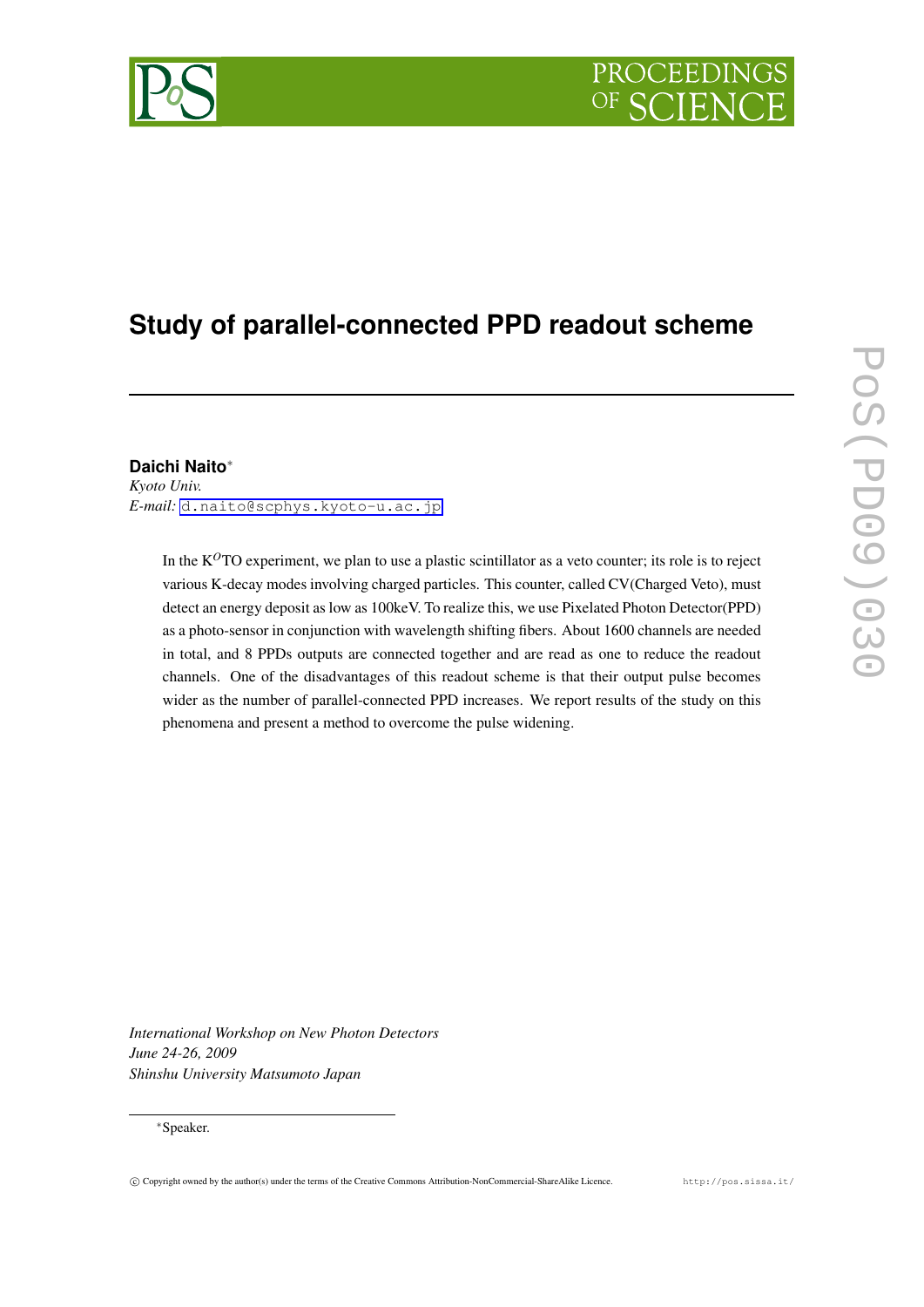#### 1. Introduction

#### 1.1 K<sup>O</sup>TO experiment

The K*O*TO experiment at the J-Parc 50-Gev PS is a dedicated experiment to search for the CP-violating rare decay mode  $K_L \rightarrow \pi^0 \nu \bar{\nu}$ . Theoretically the mode is very clean; according to the Standard Model (SM), its amplitude is proportional to  $\eta$ , the complex component of the Cabibbo-Kobayashi-Maskawa matrix, and is not obscured by hadronization part. Thus any deviation from the SM prediction would mean the physics beyond SM. Experimentally, however, the mode is a challenge; this is because the SM prediction of its branching ratio is very small (*<sup>∼</sup>* <sup>2</sup>*.*5*×*10*−*11), and the decay mode only involves neutral particles. We take the following strategy to reach our goal[1]. See Fig. 1 for the experimental setup. First,  $\pi^0$ s from  $K_L$  decay are detected by a CsI calorimeter and their energies and positions are measured. From the information,  $\pi^0$  decay vertex as well as their momentum are calculated, and various cuts are applied to confirm the event stemming from  $K_L \rightarrow \pi^0 \nu \overline{\nu}$ . Second, hermetic veto counters surrounding the decay volume ensure nothing but  $\pi^0$ is produced. We note the decay volume is evacuated down to 10*−*<sup>5</sup> Pa to suppress backgrounds.



Figure 1: An illustration of the K0TO detector. Hermetic veto counters surrounding the decay volume are shown. A set of charged veto counters (CV), discussed in this paper, is located in front of the calorimeter. **Figure 2:** View of CV from the upstream

of the beam.

ʻz

 $\overline{\mathbf{x}}$ 

#### 1.2 Charged Veto(CV)

CV is a plastic scintillation counter placed in front of the CsI calorimeter. Its main role is to detect and veto charged particles from various *K<sup>L</sup>* decay modes. To achieve good efficiency without signal loss, CV must detect an energy deposit as low as 100 keV and must have time resolution less than 2 ns. CV must be made as thin as possible in order to reduce backgrounds caused by neutron interactions; they produce  $\pi^0$  or  $\eta$ , among others, which might be misidentified as a signal. Actually, CV consists of two modules, each being octagonal-shaped 3 mm thick planes(Fig. 2). One module is set in front of CsI, and the other at 25 cm upstream of CsI. With this design, we expect the backgrounds mentioned above are very small, as shown in Table 1. We plan to use wavelength shifting fibers to transmit lights from scintillators, and PPDs as photo sensors. The merit of using PPDs is that they have high detection efficiency and excellent single photon resolving power. In addition, since PPDs are physically small, we can put them near the detector to reduce the attenuation loss of light yields in the fiber. We compared basic properties of PPDs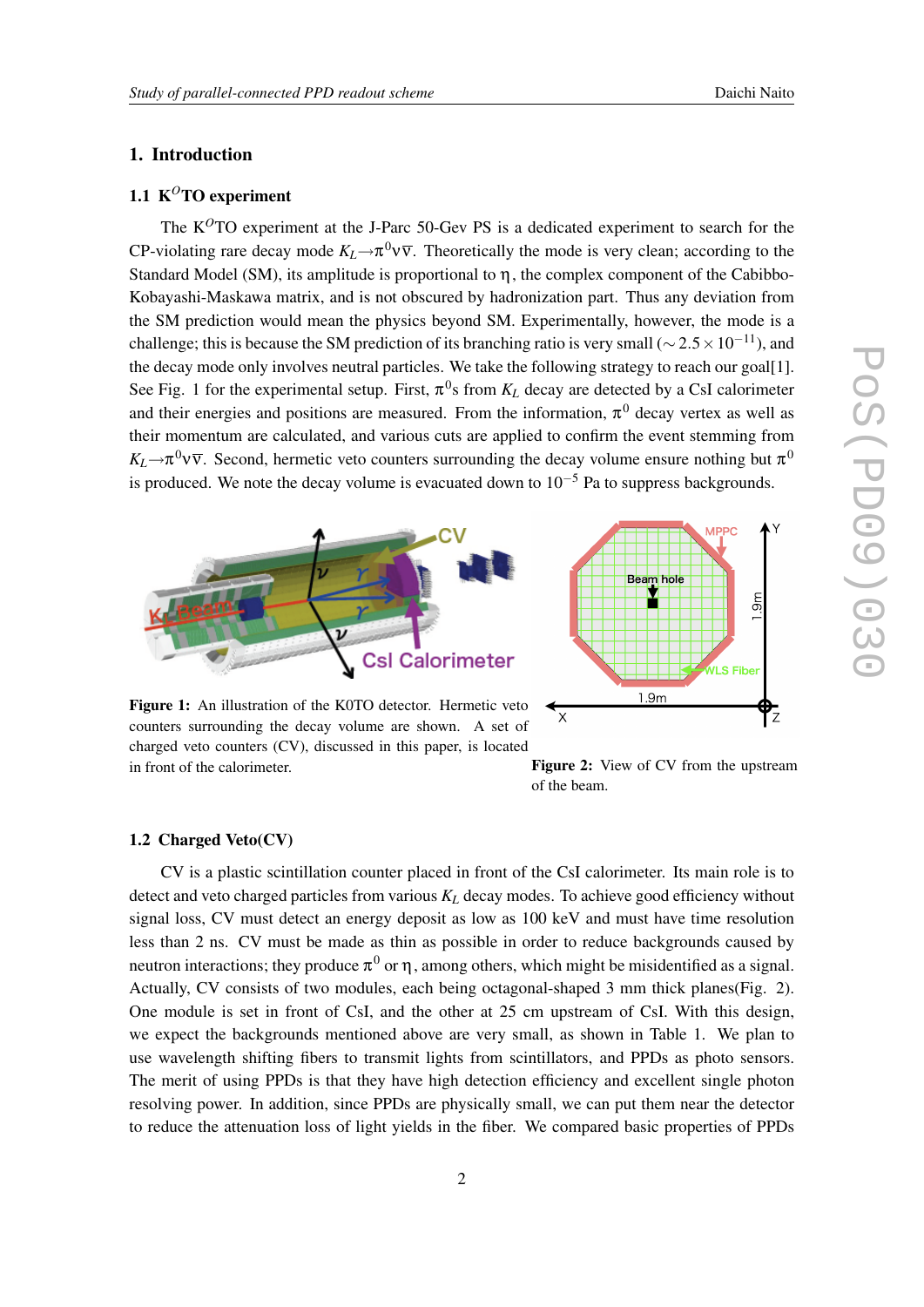and decided using multi-pixel photon counters (MPPC) manufactured by Hamamatsu Photonics[2]. We used MPPCs with 1.3-mm-square sensitive area and 50 $\mu$ m pixel size. About 1600 channels are needed in total, and 8 MPPC outputs are connected together to reduce the readout channels (Fig. 3). One disadvantage of this readout scheme is increase of dark count noise. We measured actual dark counts as a function of temperature and estimated the acceptance loss, the loss of signal by accidental coincidence with CV dark counts. From the results, shown in Fig. 4, we conclude that it is necessary to keep the temperature below 5 deg to make the loss negligible. There is another disadvantage in our case, which will be discussed in the next section.





Table 1: Background estimation, through 3 snowmass years run time. Figure 3: A schematic diagram of the CV readout. MPPCs are connected in parallel and supplied voltage from same source.



Figure 4: Dependence of the acceptance loss on temperature. Bias voltage of MPPCs is same at each temperature( $\Delta V=1.2$ ). 6 lines, starting from the right, show the results of 25*◦*C, 20*◦*C, 15*◦*C, 10*◦*C, 5*◦*C, 0 *◦*C, respectively. A vertical line indicates the threshold equivalent to 100 keV. The loss is about 55% at 20*◦*C and we need cool MPPCs less than 5*◦*C.

## pulse[ns]  $0.000162 + 1.185e - 05$  $6.415e+04 \pm 1.004e+04$ MPPC constant of decay  $*$  of MPPCs connected in parallel

 $\chi^2$  / nd

 $1.788/6$ 

Figure 5: correlation between number of MPPCs connected in parallel and decay constant of MPPCs.

#### 2. parallel-connected MPPC readout scheme

#### 2.1 Pulse width of MPPCs connected in parallel

We found when MPPCs are read out in parallel, their effective output pulse widths become wider. Fig. 5 shows the decay time, defined as the time between the peak and its 1/e point, as a function of number of connected MPPCs. This pulse widening phenomenon can be explained by a model which takes into account the effect of spectator pixels, the pixels in which no avalanche take place. Fig. 6 shows an equivalent circuit for such a model[3]. The decay time constant is then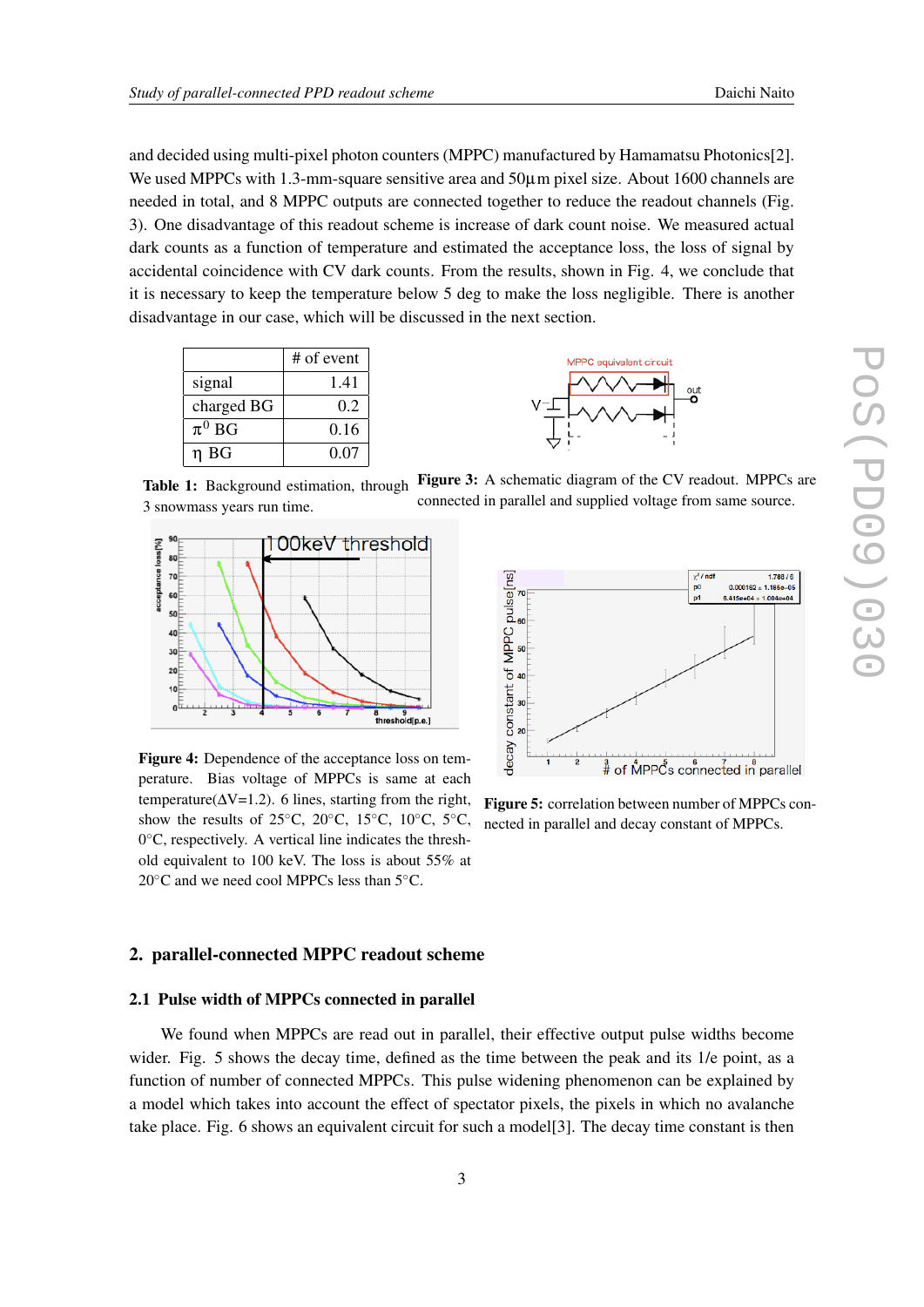represented by

$$
T_{decay} = (N - n) \times C \times R_L + ((N - n) \times C) \times (R/(N - n)) + n \times C \times R_L \tag{2.1}
$$

where *C* and *R* are, respectively, capacitance and quenching resistance of one pixel, and *N* (*n*) denotes the number of total (avalanched) pixels. We note in Eq. $(2.1)$ , the first and second term represents the effect of spectator pixels while the third the effect of avalanched pixels. In order to confirm validity of this model, we measured the decay time constant with various  $R_L$ . The results, shown in Fig. 7, confirm linear dependence to *R<sup>L</sup>* as expected. If the pulse width becomes wider, pulse pile-up probability increases and time distribution of the rising edge becomes broad, and these effect may make timing resolution worse. Next section, we report the method to reduce this effect.



Figure 6: An equivalent circuit of MPPC. R shows quenching resistor of one pixel, C shows capacitance of one pixel and n shows the number of pixels fire and N shows total number of MPPC pixels.



Figure 7: correlation between the value of load resistor and decay constant of MPPCs.

#### 2.2 Isolation by head-amplifier

One possible way to alleviate this pulse widening effect is to isolate each MPPC using head amplifiers. Below we describe the results of our studies along this direction. Fig. 8 shows the design of head-amplifier. First, each MPPC is connected a grounded-base amplifier. Then they are summed up, and amplified by 10. Fig. 9 and Fig.10 show the response and linearity of the amplifier for impulse inputs. From these figures we conclude head-amplifier correctly sum up input pulses. Fig.11 shows the pulse shape of single MPPC input while Fig. 12 the pulse shape of 4 MPPCs inputs and Fig. 13 the pulse shape of 4 MPPCs connected as Fig. 3. From these figures we conclude the pulse widening effect is reduced to a negligible level.



Figure 8: A circuit diagram of the head amplifier. It consists of 4 base-grounded amplifiers to isolate MPPCs each other, one base-grounded amplifier to sum up MPPC's signal, and an emitter follower (buffer).